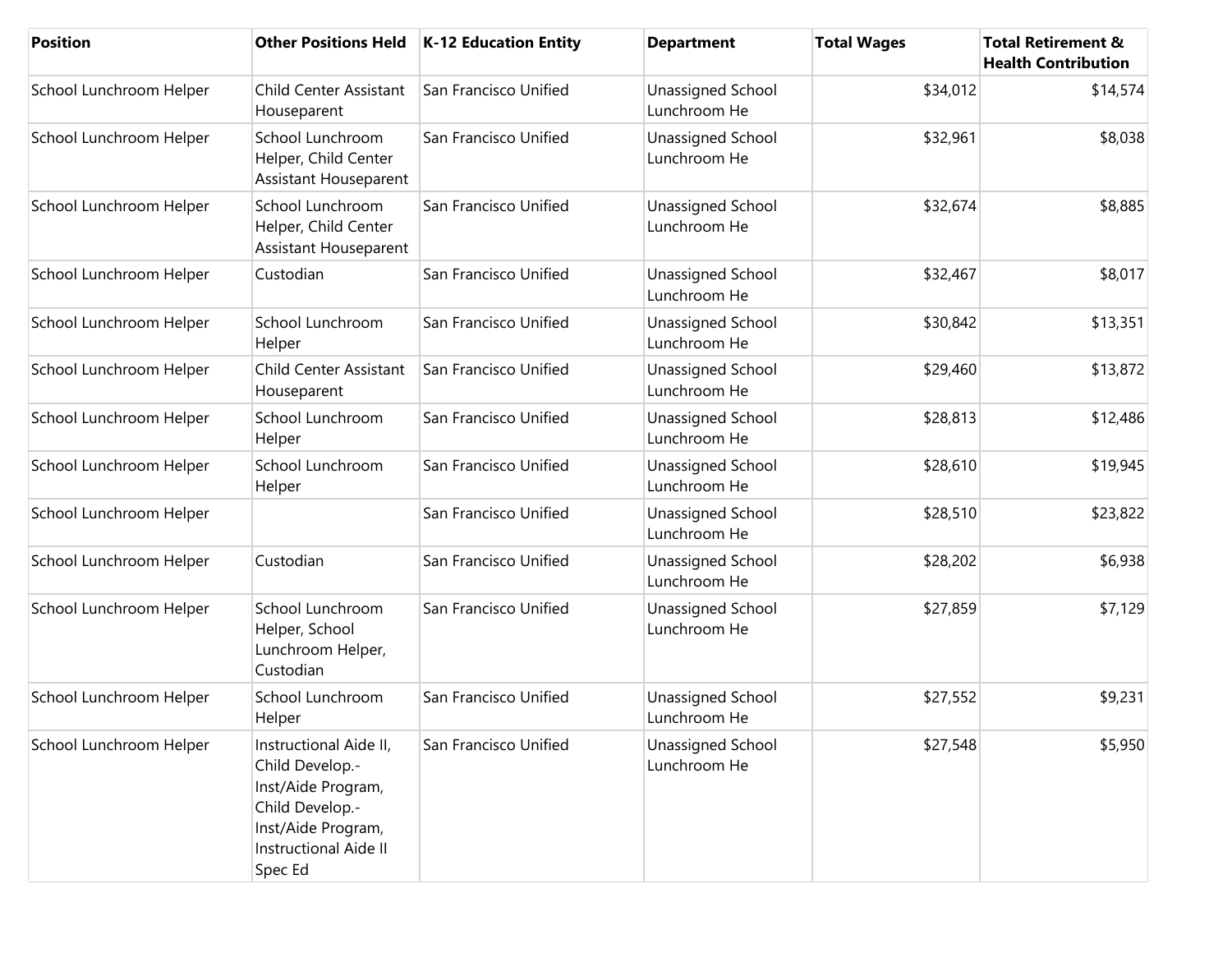| School Lunchroom Helper | School Lunchroom<br>Helper                   | San Francisco Unified | Unassigned School<br>Lunchroom He | \$27,472 | \$14,642 |
|-------------------------|----------------------------------------------|-----------------------|-----------------------------------|----------|----------|
| School Lunchroom Helper | Custodian                                    | San Francisco Unified | Unassigned School<br>Lunchroom He | \$27,356 | \$17,594 |
| School Lunchroom Helper |                                              | San Francisco Unified | Unassigned School<br>Lunchroom He | \$27,110 | \$6,742  |
| School Lunchroom Helper |                                              | San Francisco Unified | Unassigned School<br>Lunchroom He | \$26,804 | \$19,451 |
| School Lunchroom Helper | School Lunchroom<br>Helper                   | San Francisco Unified | Unassigned School<br>Lunchroom He | \$25,459 | \$13,289 |
| School Lunchroom Helper | School Lunchroom<br>Helper                   | San Francisco Unified | Unassigned School<br>Lunchroom He | \$25,319 | \$7,300  |
| School Lunchroom Helper | <b>Child Center Assistant</b><br>Houseparent | San Francisco Unified | Unassigned School<br>Lunchroom He | \$25,086 | \$20,498 |
| School Lunchroom Helper |                                              | San Francisco Unified | Unassigned School<br>Lunchroom He | \$24,898 | \$11,707 |
| School Lunchroom Helper |                                              | San Francisco Unified | Unassigned School<br>Lunchroom He | \$24,503 | \$11,041 |
| School Lunchroom Helper | <b>Child Center Assistant</b><br>Houseparent | San Francisco Unified | Unassigned School<br>Lunchroom He | \$23,720 | \$13,140 |
| School Lunchroom Helper |                                              | San Francisco Unified | Unassigned School<br>Lunchroom He | \$22,894 | \$11,593 |
| School Lunchroom Helper |                                              | San Francisco Unified | Unassigned School<br>Lunchroom He | \$22,694 | \$9,668  |
| School Lunchroom Helper | School Lunchroom<br>Helper                   | San Francisco Unified | Unassigned School<br>Lunchroom He | \$22,526 | \$14,422 |
| School Lunchroom Helper | Child Center Assistant<br>Houseparent        | San Francisco Unified | Unassigned School<br>Lunchroom He | \$22,523 | \$9,685  |
| School Lunchroom Helper | School Lunchroom<br>Helper                   | San Francisco Unified | Unassigned School<br>Lunchroom He | \$22,492 | \$5,562  |
| School Lunchroom Helper | School Lunchroom<br>Helper                   | San Francisco Unified | Unassigned School<br>Lunchroom He | \$22,396 | \$8,214  |
| School Lunchroom Helper | Child Center Assistant<br>Houseparent        | San Francisco Unified | Unassigned School<br>Lunchroom He | \$21,845 | \$15,045 |
| School Lunchroom Helper | School Lunchroom<br>Helper                   | San Francisco Unified | Unassigned School<br>Lunchroom He | \$21,647 | \$5,357  |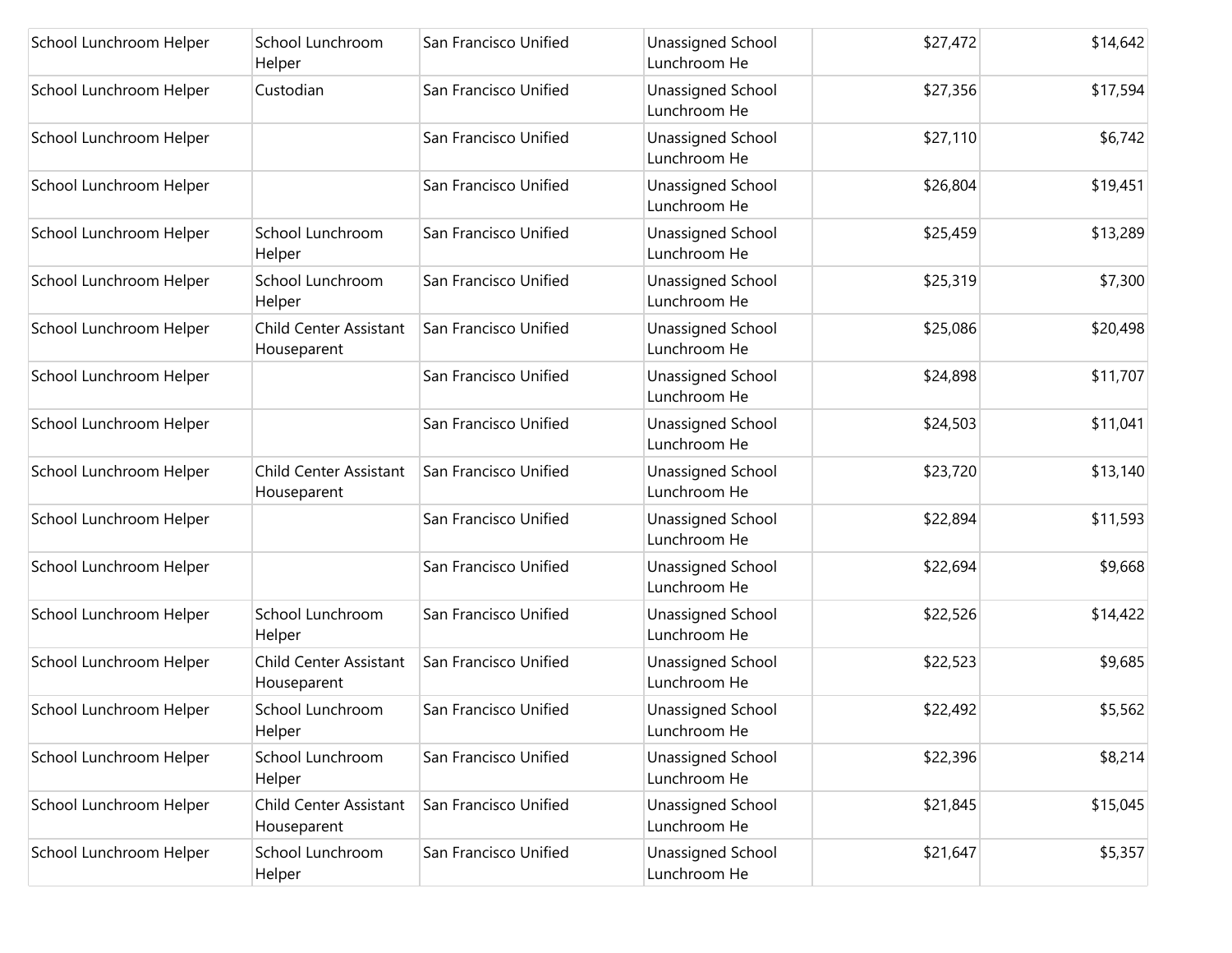| School Lunchroom Helper | Child Center Assistant<br>Houseparent                                    | San Francisco Unified | <b>Unassigned School</b><br>Lunchroom He | \$20,848 | \$803    |
|-------------------------|--------------------------------------------------------------------------|-----------------------|------------------------------------------|----------|----------|
| School Lunchroom Helper | School Lunchroom<br>Helper, School<br>Lunchroom Helper                   | San Francisco Unified | Unassigned School<br>Lunchroom He        | \$20,720 | \$5,117  |
| School Lunchroom Helper | School Lunchroom<br>Helper, Child Center<br><b>Assistant Houseparent</b> | San Francisco Unified | Unassigned School<br>Lunchroom He        | \$20,474 | \$923    |
| School Lunchroom Helper |                                                                          | San Francisco Unified | <b>Unassigned School</b><br>Lunchroom He | \$19,963 | \$5,920  |
| School Lunchroom Helper | <b>Child Center Assistant</b><br>Houseparent                             | San Francisco Unified | Unassigned School<br>Lunchroom He        | \$19,512 | \$355    |
| School Lunchroom Helper |                                                                          | San Francisco Unified | Unassigned School<br>Lunchroom He        | \$19,290 | \$19,531 |
| School Lunchroom Helper | School Lunchroom<br>Helper                                               | San Francisco Unified | Unassigned School<br>Lunchroom He        | \$19,261 | \$11,713 |
| School Lunchroom Helper | School Lunchroom<br>Helper                                               | San Francisco Unified | Unassigned School<br>Lunchroom He        | \$19,188 | \$4,823  |
| School Lunchroom Helper |                                                                          | San Francisco Unified | Unassigned School<br>Lunchroom He        | \$18,876 | \$12,639 |
| School Lunchroom Helper | School Lunchroom<br>Helper                                               | San Francisco Unified | Unassigned School<br>Lunchroom He        | \$18,809 | \$15,085 |
| School Lunchroom Helper | School Lunchroom<br>Helper                                               | San Francisco Unified | Unassigned School<br>Lunchroom He        | \$18,710 | \$4,664  |
| School Lunchroom Helper |                                                                          | San Francisco Unified | Unassigned School<br>Lunchroom He        | \$18,139 | \$4,460  |
| School Lunchroom Helper | School Lunchroom<br>Helper, Child Center<br>Assistant Houseparent        | San Francisco Unified | Unassigned School<br>Lunchroom He        | \$18,116 | \$271    |
| School Lunchroom Helper | School Lunchroom<br>Helper                                               | San Francisco Unified | Unassigned School<br>Lunchroom He        | \$17,964 | \$11,109 |
| School Lunchroom Helper |                                                                          | San Francisco Unified | Unassigned School<br>Lunchroom He        | \$17,884 | \$5,422  |
| Manager I               |                                                                          | San Francisco Unified | Unassigned School<br>Lunchroom He        | \$17,802 | \$4,020  |
| School Lunchroom Helper | School Lunchroom<br>Helper                                               | San Francisco Unified | Unassigned School<br>Lunchroom He        | \$17,787 | \$6,260  |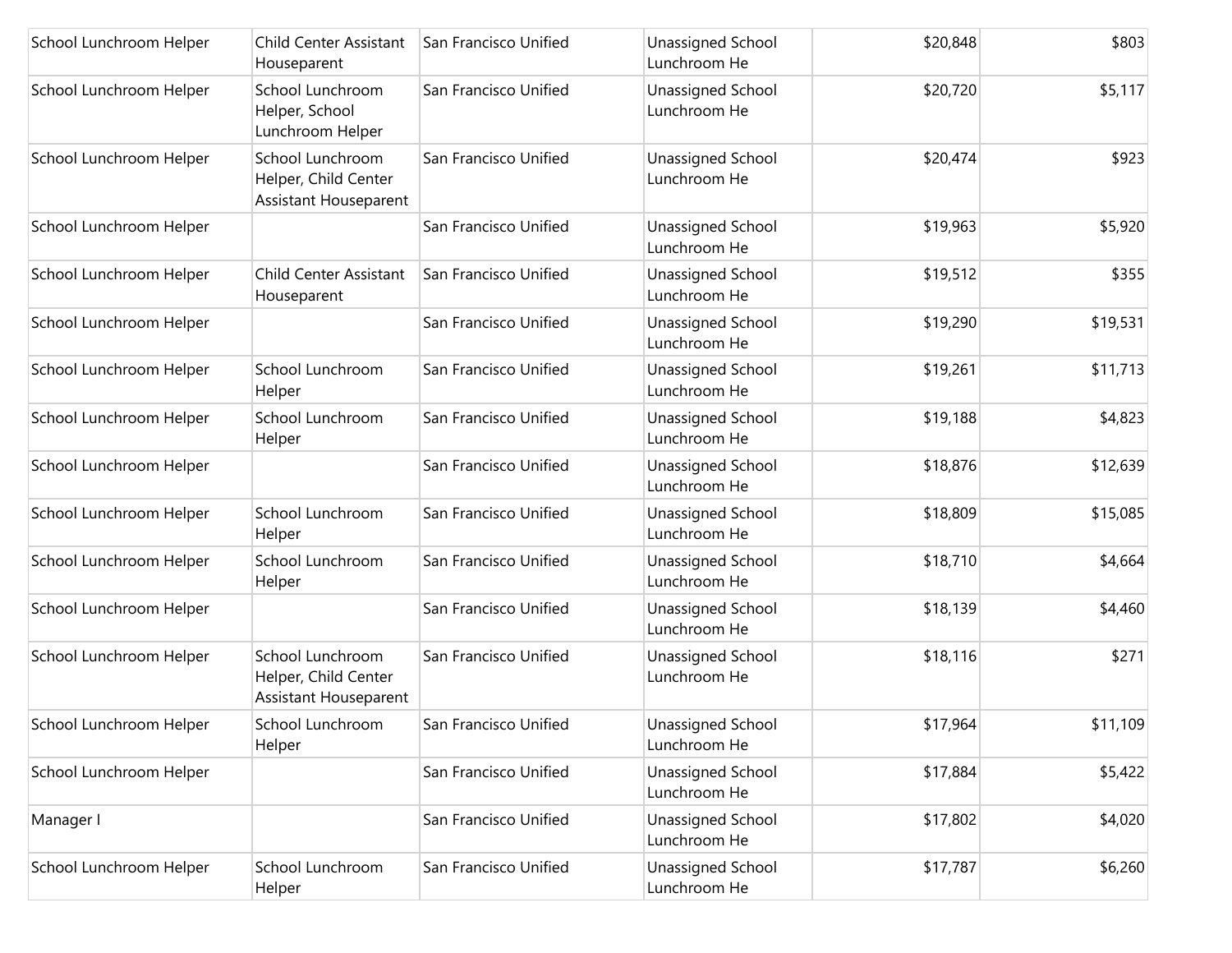| School Lunchroom Helper | School Lunchroom<br>Helper            | San Francisco Unified | Unassigned School<br>Lunchroom He        | \$17,746 | \$18,668 |
|-------------------------|---------------------------------------|-----------------------|------------------------------------------|----------|----------|
| School Lunchroom Helper | School Lunchroom<br>Helper            | San Francisco Unified | Unassigned School<br>Lunchroom He        | \$17,597 | \$17,374 |
| School Lunchroom Helper |                                       | San Francisco Unified | <b>Unassigned School</b><br>Lunchroom He | \$17,530 | \$3,786  |
| School Lunchroom Helper | School Lunchroom<br>Helper            | San Francisco Unified | Unassigned School<br>Lunchroom He        | \$17,487 | \$5,299  |
| School Lunchroom Helper | School Lunchroom<br>Helper            | San Francisco Unified | <b>Unassigned School</b><br>Lunchroom He | \$17,467 | \$21,092 |
| School Lunchroom Helper |                                       | San Francisco Unified | Unassigned School<br>Lunchroom He        | \$17,325 | \$4,299  |
| School Lunchroom Helper |                                       | San Francisco Unified | Unassigned School<br>Lunchroom He        | \$17,198 | \$11,229 |
| School Lunchroom Helper | School Lunchroom<br>Helper            | San Francisco Unified | Unassigned School<br>Lunchroom He        | \$17,030 | \$3,586  |
| School Lunchroom Helper |                                       | San Francisco Unified | Unassigned School<br>Lunchroom He        | \$16,945 | \$12,030 |
| School Lunchroom Helper | School Lunchroom<br>Helper            | San Francisco Unified | <b>Unassigned School</b><br>Lunchroom He | \$16,866 | \$4,114  |
| School Lunchroom Helper |                                       | San Francisco Unified | Unassigned School<br>Lunchroom He        | \$16,717 | \$16,343 |
| School Lunchroom Helper |                                       | San Francisco Unified | <b>Unassigned School</b><br>Lunchroom He | \$16,700 | \$5,950  |
| School Lunchroom Helper |                                       | San Francisco Unified | Unassigned School<br>Lunchroom He        | \$16,521 | \$12,876 |
| School Lunchroom Helper | School Lunchroom<br>Helper            | San Francisco Unified | <b>Unassigned School</b><br>Lunchroom He | \$16,426 | \$6,948  |
| School Lunchroom Helper |                                       | San Francisco Unified | Unassigned School<br>Lunchroom He        | \$16,374 | \$11,718 |
| School Lunchroom Helper |                                       | San Francisco Unified | <b>Unassigned School</b><br>Lunchroom He | \$16,350 | \$5,950  |
| School Lunchroom Helper |                                       | San Francisco Unified | <b>Unassigned School</b><br>Lunchroom He | \$16,347 | \$14,028 |
| School Lunchroom Helper | Child Center Assistant<br>Houseparent | San Francisco Unified | Unassigned School<br>Lunchroom He        | \$16,318 | \$0      |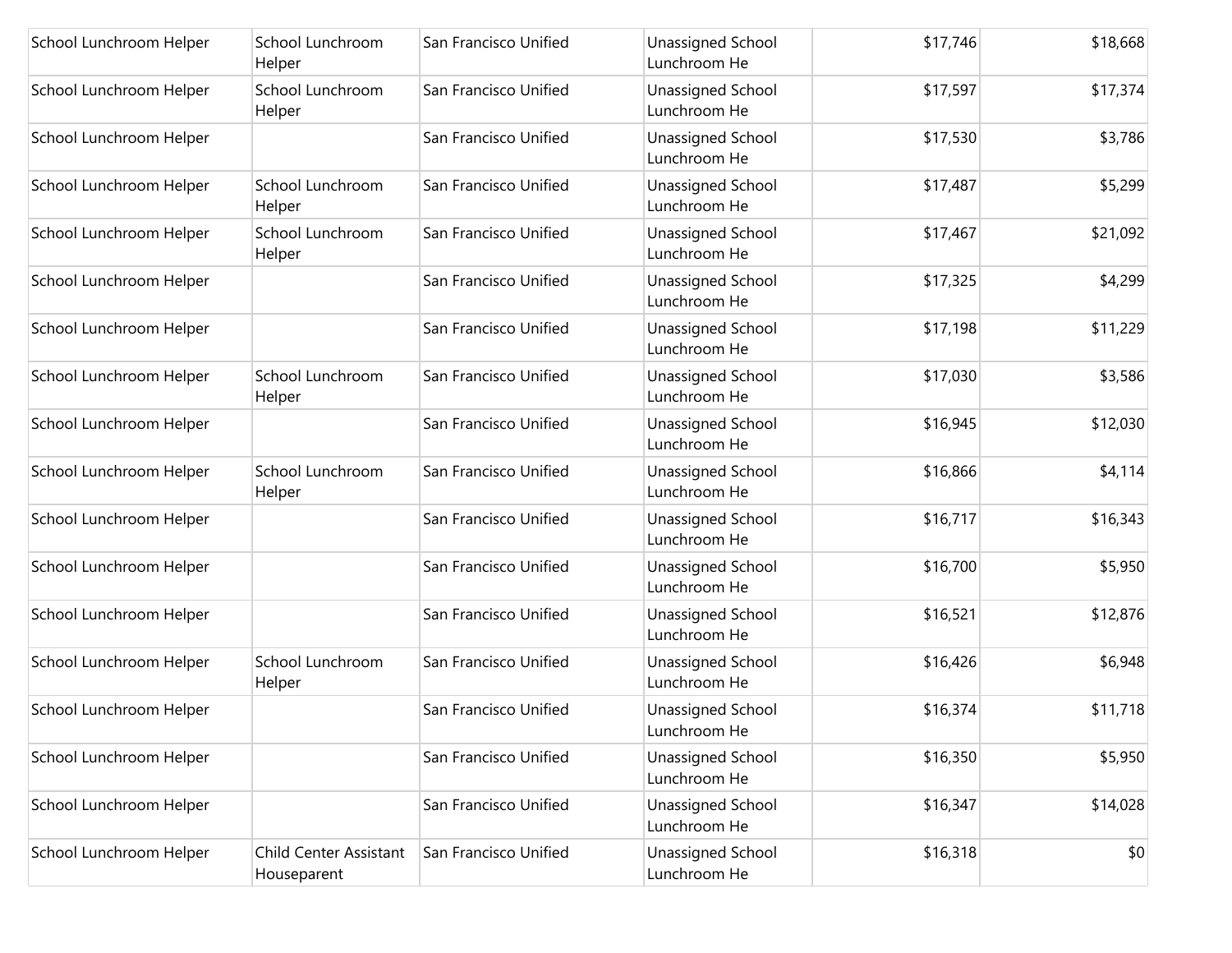| School Lunchroom Helper | Noon Monitor                                           | San Francisco Unified | Unassigned School<br>Lunchroom He        | \$16,047 | \$0      |
|-------------------------|--------------------------------------------------------|-----------------------|------------------------------------------|----------|----------|
| School Lunchroom Helper | <b>Child Center Assistant</b><br>Houseparent           | San Francisco Unified | Unassigned School<br>Lunchroom He        | \$15,989 | \$0      |
| School Lunchroom Helper | School Lunchroom<br>Helper                             | San Francisco Unified | Unassigned School<br>Lunchroom He        | \$15,986 | \$11,673 |
| School Lunchroom Helper |                                                        | San Francisco Unified | <b>Unassigned School</b><br>Lunchroom He | \$15,979 | \$16,901 |
| School Lunchroom Helper |                                                        | San Francisco Unified | Unassigned School<br>Lunchroom He        | \$15,937 | \$0      |
| School Lunchroom Helper | School Lunchroom<br>Helper                             | San Francisco Unified | Unassigned School<br>Lunchroom He        | \$15,893 | \$15,225 |
| School Lunchroom Helper |                                                        | San Francisco Unified | Unassigned School<br>Lunchroom He        | \$15,675 | \$0      |
| School Lunchroom Helper |                                                        | San Francisco Unified | Unassigned School<br>Lunchroom He        | \$15,660 | \$14,028 |
| School Lunchroom Helper |                                                        | San Francisco Unified | Unassigned School<br>Lunchroom He        | \$15,659 | \$4,877  |
| School Lunchroom Helper |                                                        | San Francisco Unified | Unassigned School<br>Lunchroom He        | \$15,637 | \$0      |
| School Lunchroom Helper | Child Center Assistant<br>Houseparent                  | San Francisco Unified | Unassigned School<br>Lunchroom He        | \$15,536 | \$3,895  |
| School Lunchroom Helper |                                                        | San Francisco Unified | Unassigned School<br>Lunchroom He        | \$15,467 | \$0      |
| School Lunchroom Helper |                                                        | San Francisco Unified | Unassigned School<br>Lunchroom He        | \$15,360 | \$16,684 |
| School Lunchroom Helper |                                                        | San Francisco Unified | Unassigned School<br>Lunchroom He        | \$15,259 | \$6,802  |
| School Lunchroom Helper | School Lunchroom<br>Helper                             | San Francisco Unified | Unassigned School<br>Lunchroom He        | \$15,234 | \$6,648  |
| School Lunchroom Helper | School Lunchroom<br>Helper, School<br>Lunchroom Helper | San Francisco Unified | Unassigned School<br>Lunchroom He        | \$15,174 | \$0      |
| School Lunchroom Helper |                                                        | San Francisco Unified | Unassigned School<br>Lunchroom He        | \$15,134 | \$0      |
| School Lunchroom Helper | School Lunchroom<br>Helper                             | San Francisco Unified | Unassigned School<br>Lunchroom He        | \$15,132 | \$12,876 |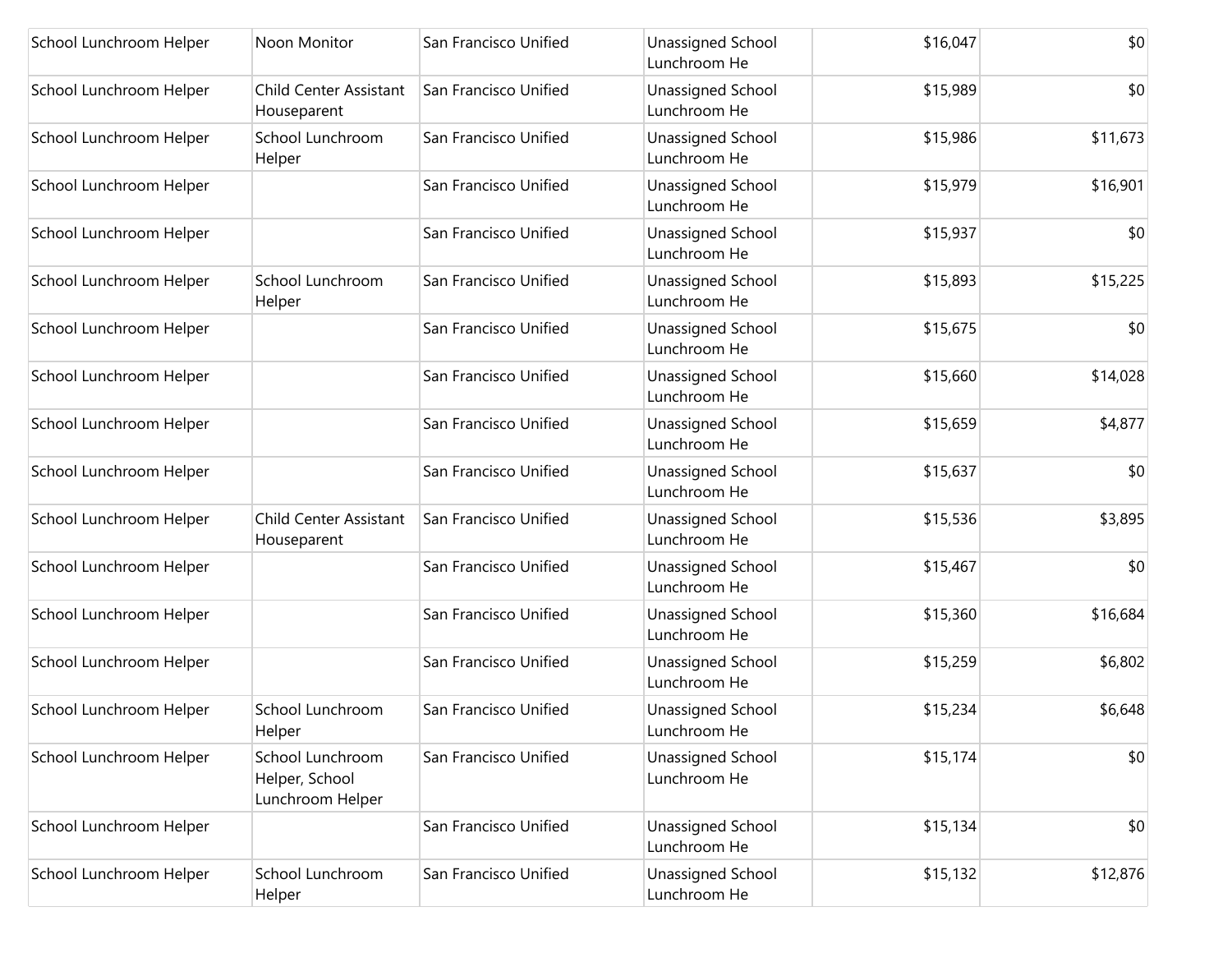| School Lunchroom Helper |                                                        | San Francisco Unified | <b>Unassigned School</b><br>Lunchroom He | \$15,095 | \$6,099  |
|-------------------------|--------------------------------------------------------|-----------------------|------------------------------------------|----------|----------|
| School Lunchroom Helper |                                                        | San Francisco Unified | Unassigned School<br>Lunchroom He        | \$14,921 | \$5,950  |
| School Lunchroom Helper | School Lunchroom<br>Helper                             | San Francisco Unified | Unassigned School<br>Lunchroom He        | \$14,833 | \$0      |
| School Lunchroom Helper | School Lunchroom<br>Helper, School<br>Lunchroom Helper | San Francisco Unified | Unassigned School<br>Lunchroom He        | \$14,560 | \$3,633  |
| School Lunchroom Helper | School Lunchroom<br>Helper                             | San Francisco Unified | Unassigned School<br>Lunchroom He        | \$14,534 | \$3,632  |
| School Lunchroom Helper |                                                        | San Francisco Unified | Unassigned School<br>Lunchroom He        | \$14,520 | \$11,790 |
| School Lunchroom Helper |                                                        | San Francisco Unified | Unassigned School<br>Lunchroom He        | \$14,403 | \$11,891 |
| School Lunchroom Helper |                                                        | San Francisco Unified | Unassigned School<br>Lunchroom He        | \$14,315 | \$12,876 |
| School Lunchroom Helper | School Lunchroom<br>Helper                             | San Francisco Unified | Unassigned School<br>Lunchroom He        | \$14,148 | \$0      |
| School Lunchroom Helper | School Lunchroom<br>Helper                             | San Francisco Unified | Unassigned School<br>Lunchroom He        | \$14,104 | \$2,178  |
| School Lunchroom Helper |                                                        | San Francisco Unified | Unassigned School<br>Lunchroom He        | \$14,046 | \$6,648  |
| School Lunchroom Helper | School Lunchroom<br>Helper                             | San Francisco Unified | Unassigned School<br>Lunchroom He        | \$13,776 | \$0      |
| School Lunchroom Helper |                                                        | San Francisco Unified | Unassigned School<br>Lunchroom He        | \$13,693 | \$5,950  |
| School Lunchroom Helper |                                                        | San Francisco Unified | Unassigned School<br>Lunchroom He        | \$13,666 | \$0      |
| School Lunchroom Helper |                                                        | San Francisco Unified | Unassigned School<br>Lunchroom He        | \$13,519 | \$0      |
| School Lunchroom Helper |                                                        | San Francisco Unified | Unassigned School<br>Lunchroom He        | \$13,508 | \$6,644  |
| School Lunchroom Helper | School Lunchroom<br>Helper, School<br>Lunchroom Helper | San Francisco Unified | Unassigned School<br>Lunchroom He        | \$13,203 | \$0      |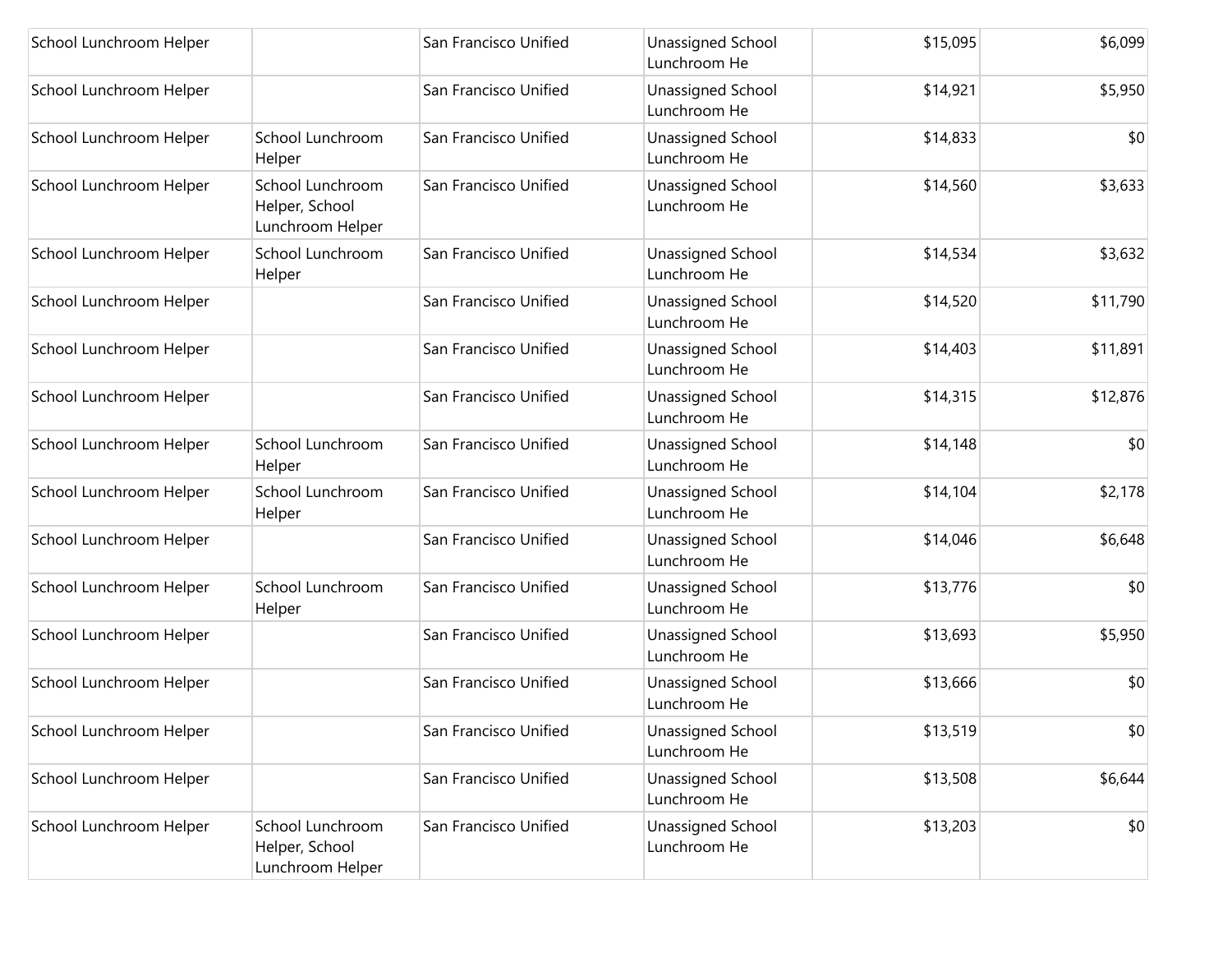| School Lunchroom Helper |                                              | San Francisco Unified | <b>Unassigned School</b><br>Lunchroom He | \$13,176 | \$0      |
|-------------------------|----------------------------------------------|-----------------------|------------------------------------------|----------|----------|
| School Lunchroom Helper |                                              | San Francisco Unified | Unassigned School<br>Lunchroom He        | \$13,101 | \$0      |
| School Lunchroom Helper |                                              | San Francisco Unified | Unassigned School<br>Lunchroom He        | \$12,912 | \$0      |
| School Lunchroom Helper | <b>Child Center Assistant</b><br>Houseparent | San Francisco Unified | Unassigned School<br>Lunchroom He        | \$12,904 | \$5,183  |
| School Lunchroom Helper |                                              | San Francisco Unified | Unassigned School<br>Lunchroom He        | \$12,903 | \$3,206  |
| School Lunchroom Helper |                                              | San Francisco Unified | Unassigned School<br>Lunchroom He        | \$12,846 | \$3,187  |
| School Lunchroom Helper |                                              | San Francisco Unified | Unassigned School<br>Lunchroom He        | \$12,749 | ( \$834) |
| School Lunchroom Helper |                                              | San Francisco Unified | Unassigned School<br>Lunchroom He        | \$12,731 | \$3,143  |
| School Lunchroom Helper | School Lunchroom<br>Helper                   | San Francisco Unified | Unassigned School<br>Lunchroom He        | \$12,652 | \$0      |
| School Lunchroom Helper | School Lunchroom<br>Helper                   | San Francisco Unified | Unassigned School<br>Lunchroom He        | \$12,567 | \$0      |
| School Lunchroom Helper |                                              | San Francisco Unified | Unassigned School<br>Lunchroom He        | \$12,510 | \$0      |
| School Lunchroom Helper |                                              | San Francisco Unified | Unassigned School<br>Lunchroom He        | \$12,425 | \$0      |
| School Lunchroom Helper |                                              | San Francisco Unified | Unassigned School<br>Lunchroom He        | \$12,422 | \$0      |
| School Lunchroom Helper | School Lunchroom<br>Helper                   | San Francisco Unified | Unassigned School<br>Lunchroom He        | \$12,362 | \$0      |
| School Lunchroom Helper |                                              | San Francisco Unified | Unassigned School<br>Lunchroom He        | \$12,152 | \$6,770  |
| School Lunchroom Helper |                                              | San Francisco Unified | Unassigned School<br>Lunchroom He        | \$12,106 | \$0      |
| School Lunchroom Helper |                                              | San Francisco Unified | Unassigned School<br>Lunchroom He        | \$11,980 | \$0      |
| School Lunchroom Helper |                                              | San Francisco Unified | Unassigned School<br>Lunchroom He        | \$11,847 | \$8,880  |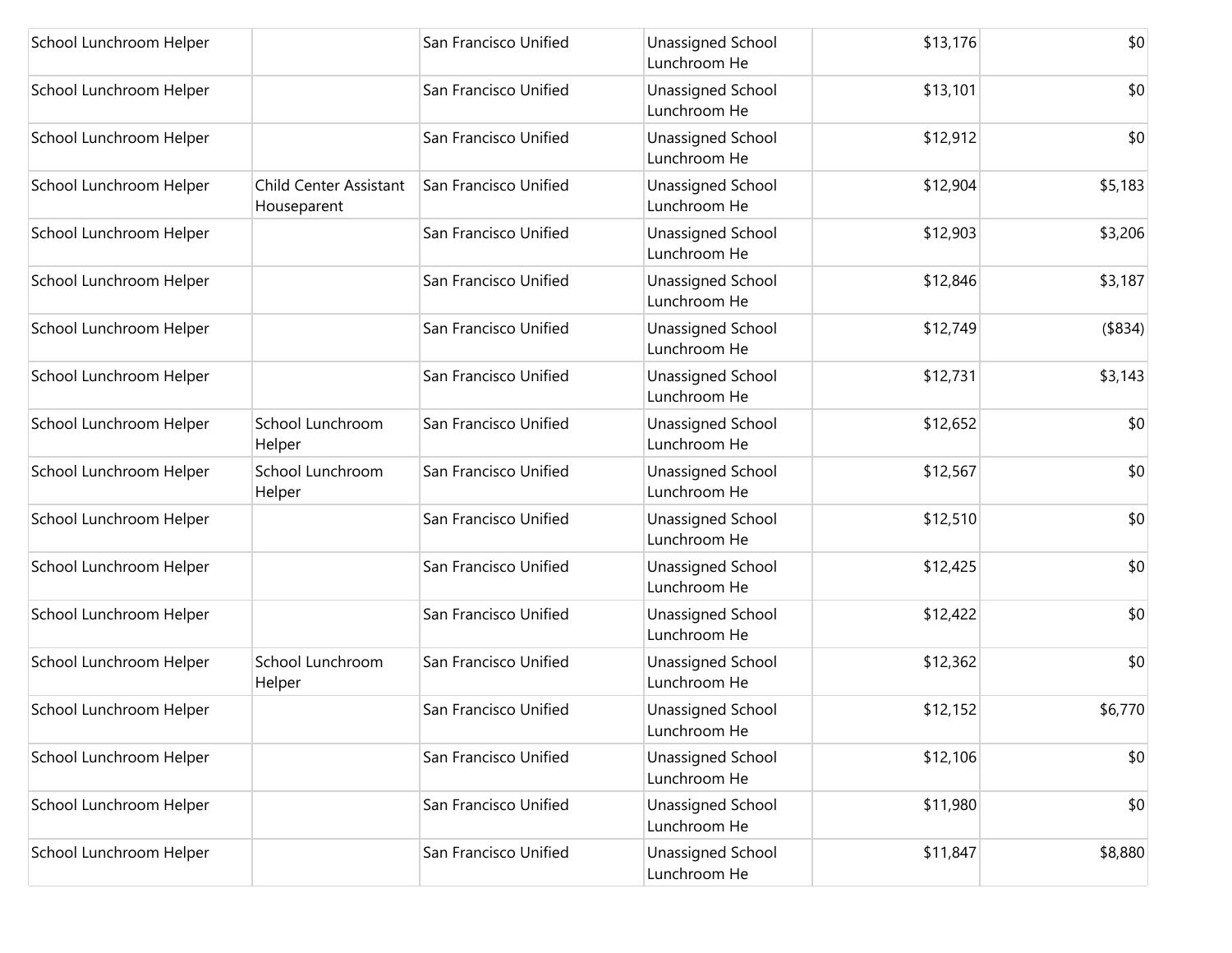| School Lunchroom Helper |                            | San Francisco Unified | Unassigned School<br>Lunchroom He        | \$11,227 | \$0     |
|-------------------------|----------------------------|-----------------------|------------------------------------------|----------|---------|
| School Lunchroom Helper |                            | San Francisco Unified | Unassigned School<br>Lunchroom He        | \$11,160 | \$0     |
| School Lunchroom Helper | School Lunchroom<br>Helper | San Francisco Unified | <b>Unassigned School</b><br>Lunchroom He | \$11,120 | \$3,301 |
| School Lunchroom Helper |                            | San Francisco Unified | Unassigned School<br>Lunchroom He        | \$10,635 | \$0     |
| School Lunchroom Helper |                            | San Francisco Unified | <b>Unassigned School</b><br>Lunchroom He | \$10,571 | \$0     |
| School Lunchroom Helper |                            | San Francisco Unified | Unassigned School<br>Lunchroom He        | \$10,537 | \$0     |
| School Lunchroom Helper | School Lunchroom<br>Helper | San Francisco Unified | Unassigned School<br>Lunchroom He        | \$10,492 | \$0     |
| School Lunchroom Helper |                            | San Francisco Unified | Unassigned School<br>Lunchroom He        | \$10,305 | \$0     |
| School Lunchroom Helper |                            | San Francisco Unified | <b>Unassigned School</b><br>Lunchroom He | \$10,153 | \$2,521 |
| School Lunchroom Helper |                            | San Francisco Unified | <b>Unassigned School</b><br>Lunchroom He | \$9,844  | \$0     |
| School Lunchroom Helper |                            | San Francisco Unified | Unassigned School<br>Lunchroom He        | \$9,644  | \$0     |
| School Lunchroom Helper |                            | San Francisco Unified | Unassigned School<br>Lunchroom He        | \$9,440  | \$0     |
| School Lunchroom Helper | School Lunchroom<br>Helper | San Francisco Unified | Unassigned School<br>Lunchroom He        | \$9,374  | \$0     |
| School Lunchroom Helper | School Lunchroom<br>Helper | San Francisco Unified | Unassigned School<br>Lunchroom He        | \$8,431  | \$0     |
| School Lunchroom Helper |                            | San Francisco Unified | Unassigned School<br>Lunchroom He        | \$7,507  | \$0     |
| School Lunchroom Helper |                            | San Francisco Unified | Unassigned School<br>Lunchroom He        | \$7,404  | \$0     |
| School Lunchroom Helper |                            | San Francisco Unified | Unassigned School<br>Lunchroom He        | \$7,251  | \$0     |
| School Lunchroom Helper |                            | San Francisco Unified | Unassigned School<br>Lunchroom He        | \$7,084  | \$0     |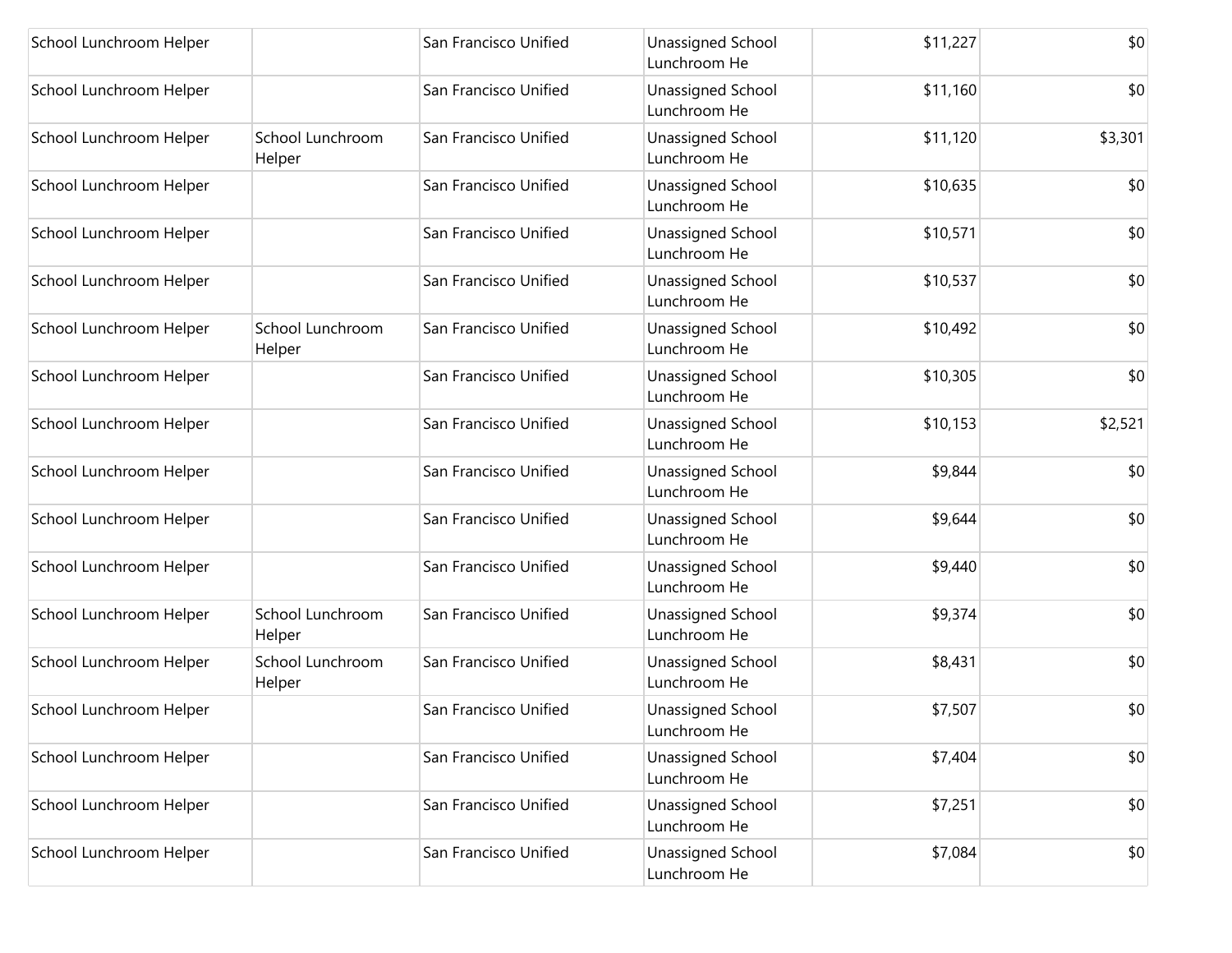| School Lunchroom Helper |                            | San Francisco Unified | Unassigned School<br>Lunchroom He        | \$7,075 | \$0     |
|-------------------------|----------------------------|-----------------------|------------------------------------------|---------|---------|
| School Lunchroom Helper |                            | San Francisco Unified | Unassigned School<br>Lunchroom He        | \$6,950 | \$0     |
| School Lunchroom Helper | School Lunchroom<br>Helper | San Francisco Unified | Unassigned School<br>Lunchroom He        | \$6,602 | \$0     |
| School Lunchroom Helper | School Lunchroom<br>Helper | San Francisco Unified | Unassigned School<br>Lunchroom He        | \$6,033 | \$0     |
| School Lunchroom Helper |                            | San Francisco Unified | <b>Unassigned School</b><br>Lunchroom He | \$5,948 | \$0     |
| School Lunchroom Helper |                            | San Francisco Unified | Unassigned School<br>Lunchroom He        | \$5,837 | \$995   |
| School Lunchroom Helper |                            | San Francisco Unified | Unassigned School<br>Lunchroom He        | \$5,357 | \$1,426 |
| School Lunchroom Helper |                            | San Francisco Unified | Unassigned School<br>Lunchroom He        | \$4,968 | \$3,912 |
| School Lunchroom Helper |                            | San Francisco Unified | Unassigned School<br>Lunchroom He        | \$4,839 | \$0     |
| School Lunchroom Helper |                            | San Francisco Unified | <b>Unassigned School</b><br>Lunchroom He | \$3,782 | \$0     |
| School Lunchroom Helper |                            | San Francisco Unified | Unassigned School<br>Lunchroom He        | \$3,361 | \$0     |
| School Lunchroom Helper |                            | San Francisco Unified | <b>Unassigned School</b><br>Lunchroom He | \$3,353 | \$0     |
| School Lunchroom Helper |                            | San Francisco Unified | Unassigned School<br>Lunchroom He        | \$2,133 | \$0     |
| School Lunchroom Helper |                            | San Francisco Unified | Unassigned School<br>Lunchroom He        | \$1,320 | \$0     |
| School Lunchroom Helper |                            | San Francisco Unified | Unassigned School<br>Lunchroom He        | \$1,317 | \$0     |
| School Lunchroom Helper |                            | San Francisco Unified | Unassigned School<br>Lunchroom He        | \$1,259 | \$0     |
| School Lunchroom Helper |                            | San Francisco Unified | Unassigned School<br>Lunchroom He        | \$1,065 | \$0     |
| School Lunchroom Helper |                            | San Francisco Unified | Unassigned School<br>Lunchroom He        | \$1,034 | \$0     |